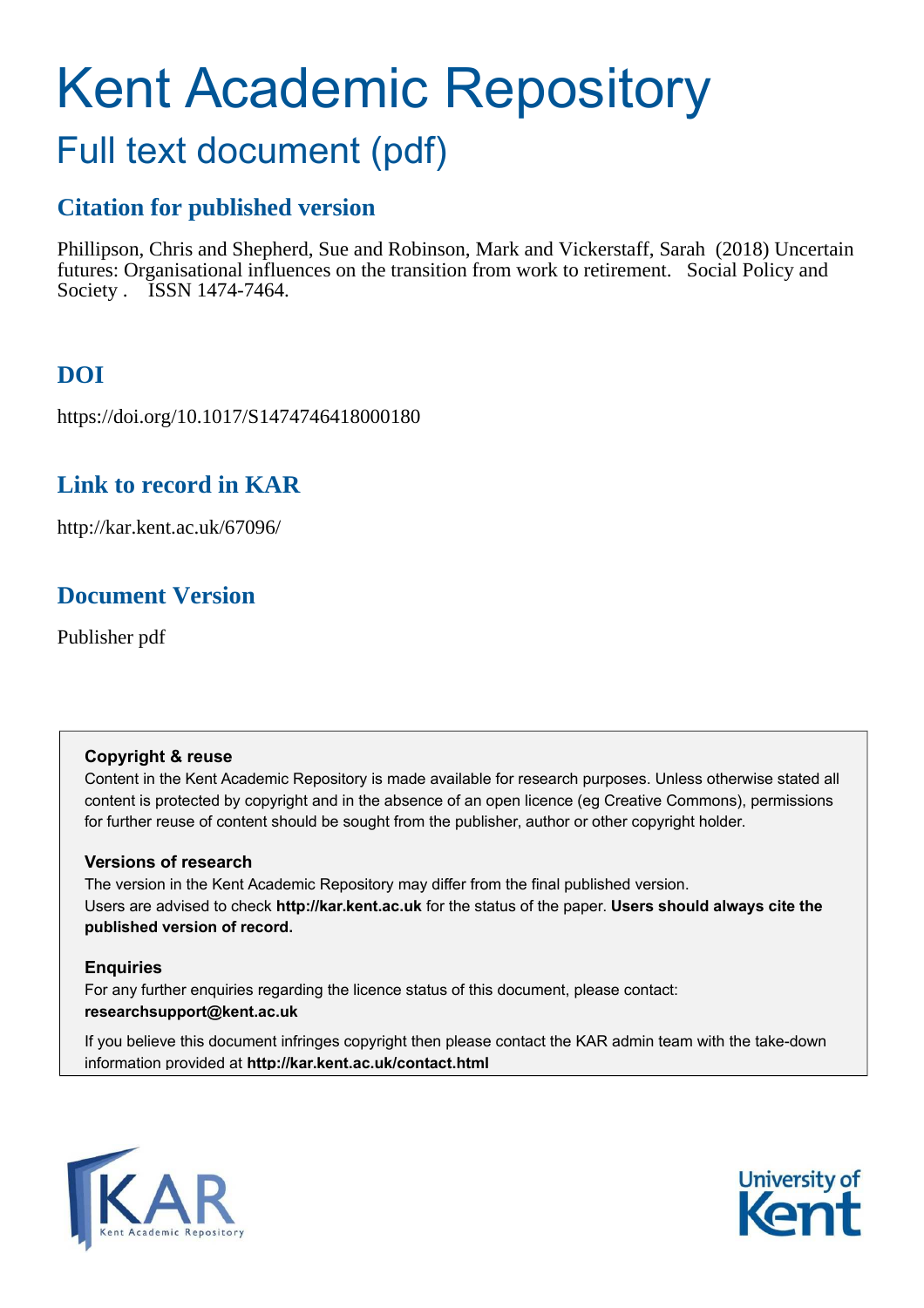### Uncertain Futures: Organisational Influences on the Transition from Work to Retirement

#### **Chris Phillipson** <sup>∗</sup> **, Sue Shepherd** ∗∗**, Mark Robinson** ∗∗∗ **and Sarah Vickerstaff** †

<sup>∗</sup>*School of Social Sciences, University of Manchester E-mail: [christopher.phillipson@manchester.ac.uk](mailto:christopher.phillipson@manchester.ac.uk)* ∗∗*School of Social Policy, Sociology and Social Research, University of Kent E-mail: [S.J.Shepherd-62@kent.ac.uk](mailto:S.J.Shepherd-62@kent.ac.uk)*

∗∗∗*School of Health and Community Studies, Leeds Beckett University E-mail: [M.R.Robinson@leedsbeckett.ac.uk](mailto:M.R.Robinson@leedsbeckett.ac.uk)*

†*School of Social Policy, Sociology and Social Research, University of Kent E-mail: [S.A.Vickerstaff@kent.ac.uk](mailto:S.A.Vickerstaff@kent.ac.uk)*

*The promotion of extended working life has created a period of uncertainty between the ending of work and the beginning of retirement. This period of the life course is now 'open-ended' in respect of whether older workers decide to remain in employment or leave working. However, the choices available are framed within public policy and organisational contexts as well as personal circumstances. The study reviews the organisation of 'work-ending', the construction of age within organisations, and the influences on provision of support in late working life. The article concludes with a discussion on the range of pressures that might limit control over pathways through middle and late working careers.*

**Keywords:** Older workers, work-ending, late-career transitions, retirement zone, ageism.

#### **Introduction**

A range of policy changes are influencing transitions from work to retirement, these focused on encouraging people to continue working into their sixties and seventies. The benefits of an extended working life have been linked to improvements in personal health as well as offering financial advantages for the individual and the economy (Department for Work and Pensions, [2017\)](#page-14-0). This development has been accelerated by reforms in the case of the UK such as the abolition of the default retirement age, and the raising of state pension age for both genders to age sixty-six from December 2018, phased in until 2020, rising to sixty-seven by 2028. An independent review has recommended a further rise to sixty-eight by 2039 (Cridland, [2017\)](#page-14-0).

Research on older workers and retirement is adjusting to an environment influenced by demographic change and technological developments such as automation in the workplace. Significant literature reviews have been undertaken (e.g. Field *et al*., [2013\)](#page-14-0); substantial information is also available about changing work-retirement transitions, drawing on data sets from Europe and the USA (e.g. Berkman *et al*., [2015\)](#page-13-0). However,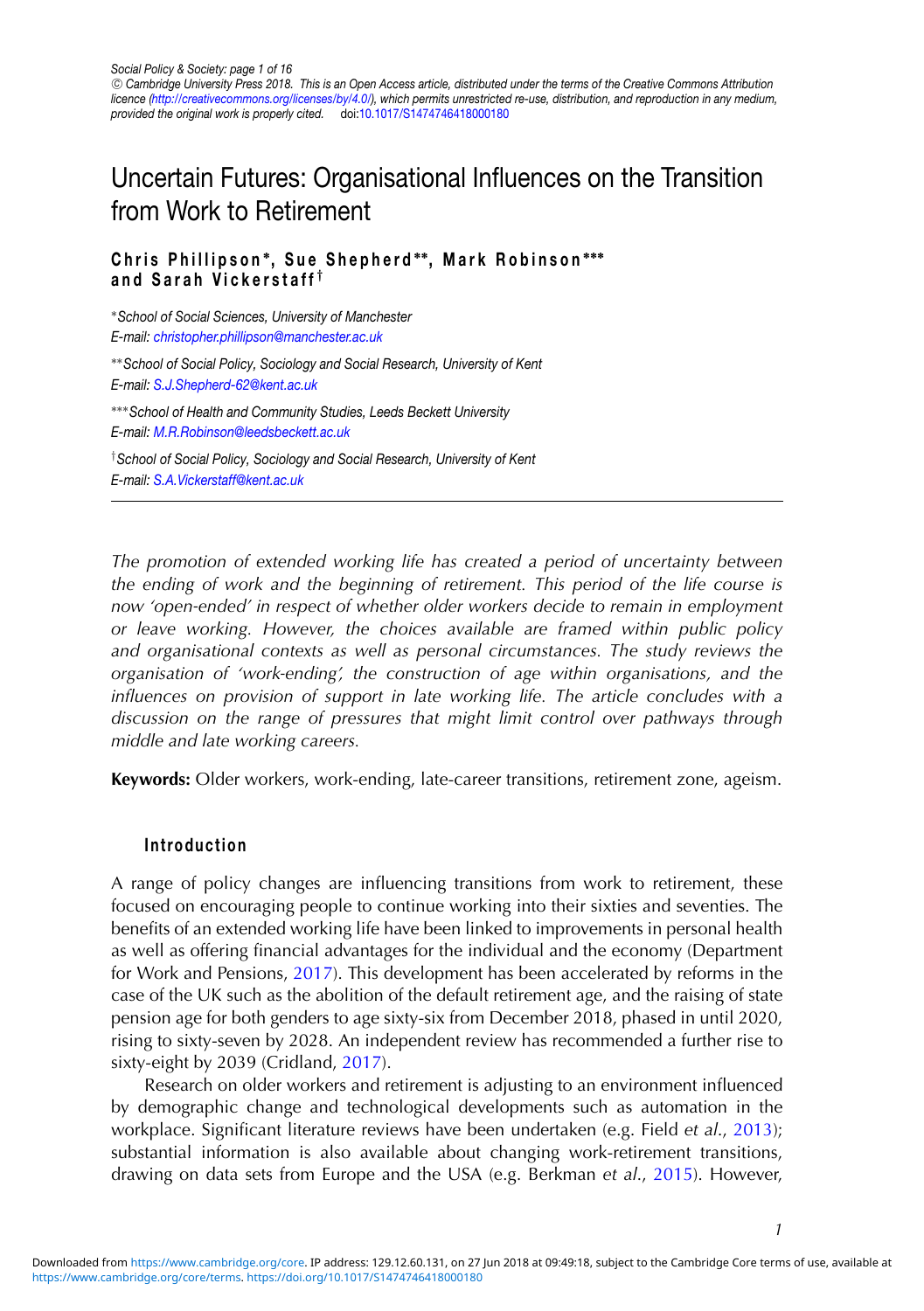changes associated with different types of 'work-endings', and the ways these are managed, await detailed research. This task must acknowledge the complexity of the later stages of working life, notably the '... multilevel and interacting influences of society (macro-level), workplace and organisation (meso-level) and the individual (micro-level) on employment participation' (Hasselhorn and Apt, [2015:](#page-14-0) 20).

This article examines influences on older workers entering the 'zone' between the ending of work and the beginning of retirement. The article examines this issue though the medium of case studies of two contrasting organisations, with data collection including interviews with human resource and pensions managers, line managers, and individual employees. The article has four main sections: first, changes in policies affecting work and retirement are outlined. Second, the methods used in the research are reviewed along with the characteristics of the sample of respondents interviewed. Third, results are presented focusing on experiences within two employment settings, exploring the construction of age and the support given to 'work-ending'. Fourth, findings are discussed in the context of policies to encourage later working and their implications for the management of transitions from work to retirement.

#### **Changing work and retirement transitions**

Understanding the factors that determine whether older workers remain in their current employment, take partial retirement, or retire completely, has emerged as an important area of investigation (Kojola and Moen, [2016\)](#page-14-0). Research suggests an interplay between the state, organisations and individuals influencing transitions from work to retirement (Phillipson and Laczko, [1991;](#page-15-0) Vickerstaff, [2006;](#page-15-0) Macnicol, [2015\)](#page-14-0), with three main periods identified in the literature: first, the emergence of retirement in the 1950s and 1960s; second, the expansion of early retirement in the 1970s and 1980s; third, the 'individualization' of retirement, along with pressures to extend working life, from the late-1990s and continuing.

The first phase occurred in the two decades following the ending of the Second World War. A key element concerned the way growing old was transformed by the institutions associated with the welfare state and mandatory retirement (Graebner, [1980\)](#page-14-0). Both were instrumental in shaping the discourse around which old age was constructed during this period. The idea of 'retirement' was an essential part of the narrative driving the reconstruction of ageing, with Vickerstaff [\(2015:](#page-15-0) 298) highlighting its role in creating a 'predictable, age-patterned end to working life'.

However, the institution of retirement was de-stabilised by rising levels of unemployment and redundancies, beginning in the 1960s but accelerating through the 1970s and 1980s (Kohli *et al*., [1991\)](#page-14-0). In 1971, 83 per cent of men sixty to sixty-four in the UK were in employment, compared with 19 per cent of those sixty-five plus; by 1981 the figures had declined to 69 per cent and 10 per cent; and by 1991 to 54 per cent and 10 per cent (Phillipson and Laczko, [1991;](#page-15-0) Phillipson, [2013\)](#page-15-0). These trends established a new phase in the relationship between work and retirement, with researchers drawing a distinction between '*retirement*' on the one side and '*early exit'* on the other: the former referring to entry into a publicly-provided old-age pension scheme; the latter, early withdrawal from paid employment supported through unemployment, disability or associated benefits. Guillemard and van Gunsteren [\(1991:](#page-14-0) 383) argued that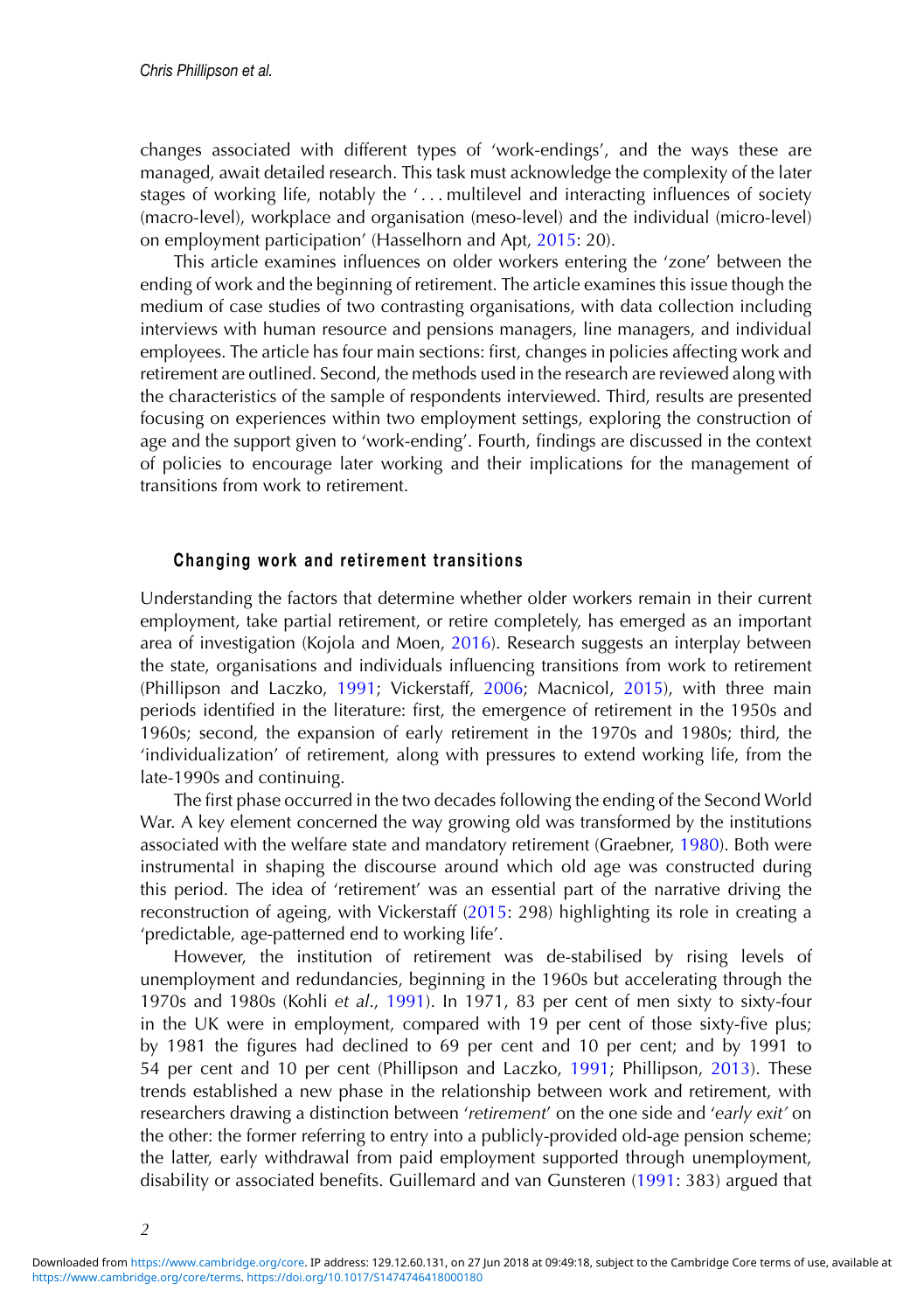the consequence of these changes was a life course that was ' . . . becoming variable, imprecise, and contingent, since chronological milestones [were] being torn up'.

The 1970s and 1980s brought significant changes in attitudes towards leaving work. The image of retirement was transformed, with a shift towards 'viewing it as an eagerly anticipated escape from the routine of work to the discretion of leisure' (Hardy, [2011:](#page-14-0) 215). Arguments emerged suggesting that an extended period of retirement could lead to more expansive lifestyles, these reflected in the activities of the baby boom generation now entering their late fifties and sixties (Gilleard and Higgs, [2005\)](#page-14-0).

Policies towards work and retirement changed once again during the 1990s. Concerns about the economic consequences of ageing populations and the associated costs of pensions and care services came to the fore (e.g. Organisation for Economic Cooperation and Development (OECD), [2006\)](#page-14-0). On the one side came pressure on individuals to remain in some form of work for as long as possible; on the other side, a decline in the institutional supports associated with the welfare state. These developments were underpinned by, first, increases in state pension age; second, a reduction in options to retire 'early' on grounds of ill health; third, cut-backs in disability benefits. These factors increased the reliance of individuals on the market (and employment) for survival until older ages, with emphasis placed on the responsibility of individuals to manage their own retirement and to delay leaving work for as long as possible (Hofäcker et al., [2016;](#page-14-0) Lain, [2016;](#page-14-0) Macnicol, [2015;](#page-14-0) Ní Léime et al., [2017\)](#page-14-0).

#### **Changing influences on retirement decisions**

The periods identified produced variations in the balance of forces influencing workending. In the first – from the 1950s through to the end of the 1960s – the state was dominant, reflecting the role of mandatory retirement and welfare provision regulating the passage from paid employment through to retirement (Kohli and Rein, [1991\)](#page-14-0). Employers played an important, albeit secondary, role, illustrated by the growth (mostly for men) of defined benefit pension schemes (Hannah, [1986\)](#page-14-0), in enabling continued employment (largely for men in their sixties), and in the development of pre-retirement education – an area of interest in the UK and USA in the 1950s and 1960s (Phillipson, [1981\)](#page-15-0).

During the 1970s and 1980s the state and employers played a more equal role shaping transitions from work. The state exercised influence in setting out the terms of the response to the challenge of finding employment for a (relatively) large cohort of younger workers. Early retirement came to be viewed as a 'bloodless' (Kohli and Rein, [1991:](#page-14-0) 11) way of coping with structural unemployment in industries such as mining and steel. But employers were crucial in the development of measures to facilitate early retirement and other pathways from employment. As a result, much of the decision-making power in the 1980s about retirement rested neither with the state nor with individuals but shifted to the discretion of employers (Guillemard and van Gunsteren, [1991\)](#page-14-0). Individuals had some control over whether to stay at work or leave employment, especially if supported by an occupational pension. But the decline in employment in many industrial countries suggests pressure to leave work, even if for some early retirement was an attractive prospect given the burden associated with many forms of employment (Sennett and Cobb, [1977\)](#page-15-0).

From the 1990s onwards, all three actors – the state, employers and individuals – became involved in shaping work-retirement transitions. The general context was one of governments encouraging people to work longer whilst shifting the burden of paying for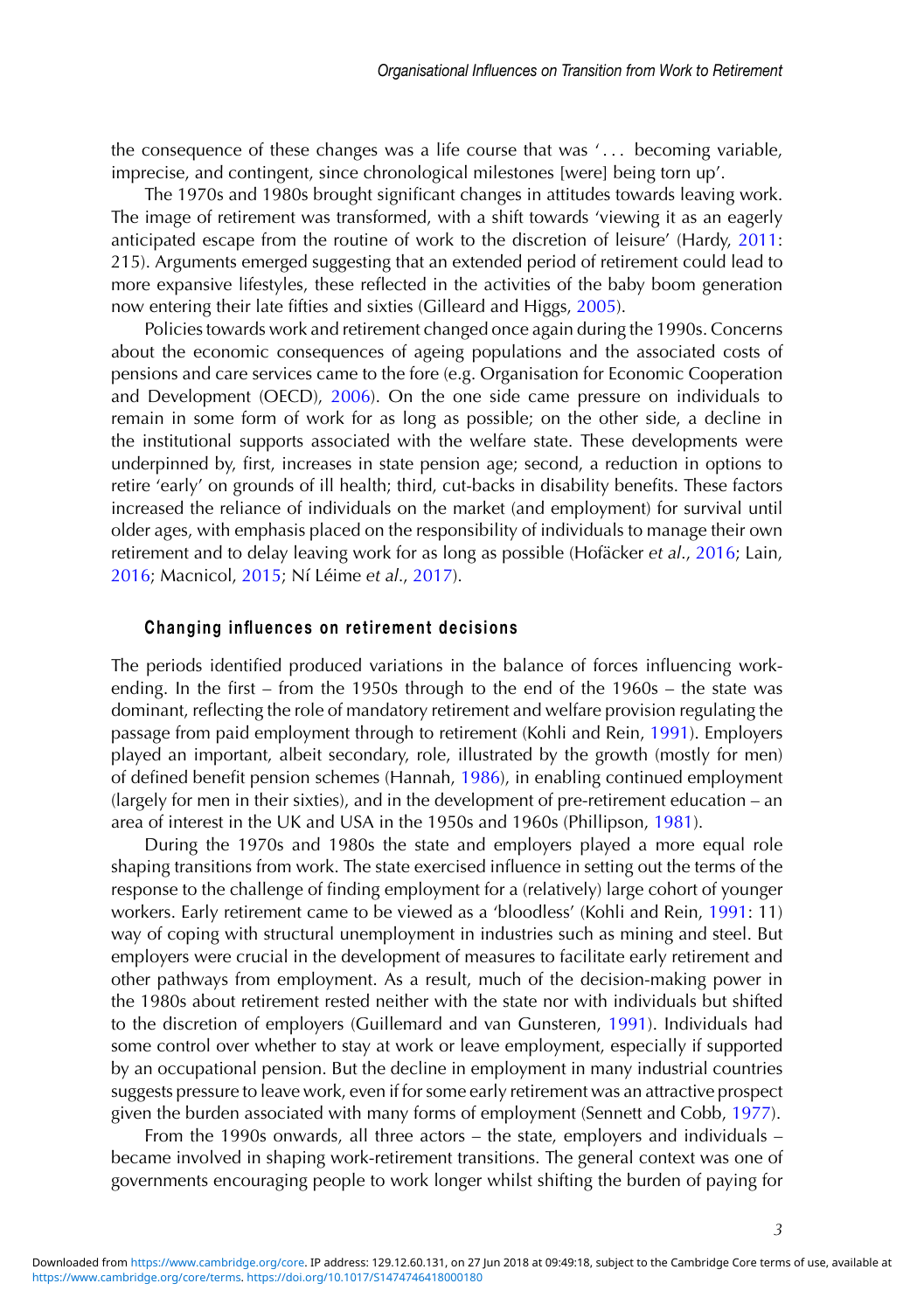a longer life onto the shoulders of individuals (Macnicol, [2015\)](#page-14-0). At the same time, moves to extend working life increased the influence of employers, for example in determining (late) career options; supporting flexible/partial retirement; and facilitating job redesign. For older workers, entering what Vickerstaff [\(2006:](#page-15-0) 509) defined as the 'retirement zone', the ability to control 'work-ending' was subject to variation according to class, gender, health, occupation, and related factors. Wang *et al*. [\(2013:](#page-15-0) 7) suggest that some late career workers at least have '... increased freedom and choice and also have the resources to make personal choices and search for self-fulfilment'. However, organisational pressures associated with downsizing and technological change may limit career options, increasing the importance of supporting employees as they enter their fifties and sixties.

The present context facing older workers is unique in many respects: governments appear set on policies to encourage 'fuller working lives'; employers are at early stage of adjusting to a relatively new demographic and labour market context; and older workers themselves are facing an 'uncertain future' in reconciling pressures associated with longer working, combined with job and pension insecurity (Foster, [2015;](#page-14-0) Kojola and Moen, [2016;](#page-14-0) Moffatt and Heaven, [2017\)](#page-14-0). Given these changes, the question of how workers experience the later phase of their working life takes on particular importance. In this article, this period is defined as one associated with different forms of '*work-ending'*, a phase suggesting a range of possibilities including: remaining at work; leaving the workplace; reducing hours; taking self-employment; or taking on full-time care responsibilities.

Despite radical changes affecting the late working life environment, there is limited knowledge about how these changes are being managed inside organisations. This article begins to address this issue by examining the following questions: first, how are 'workendings' 'managed', given the ending of mandatory retirement? Second, how is 'age' and the idea of the 'older worker' constructed within the workplace? Third, what support is provided for older workers entering the 'retirement zone'? The study draws upon interviews carried out in two contrasting case study organisations in the UK, details of which are summarised in the next section.

#### **Methodology**

This article draws on a sub-set of data from a wider UK Economic and Social Research Council (ESRC)-funded research project *Uncertain Futures: Managing Late Career Transitions and Extended Working Lives*. This research, which aims to contribute to knowledge about the range of factors that influence working in later life and to inform employer practices in supporting older workers, employed a mixed methods design including both quantitative and qualitative elements. The former comprises an analysis of the late-career transitions of older workers in England and the USA, utilising data from the English Longitudinal Study of Ageing (ELSA) and the Health and Retirement Study (HRS) (see van der Horst *et al*., [2017\)](#page-15-0). The latter takes the form of workplace case studies examining the organisational realities of extending working lives (EWL) policies and the management of end-of-work transitions.

#### *Research strategy and methods*

A case study research strategy was considered the optimal means of gaining a comprehensive understanding of work-endings within different organisational settings.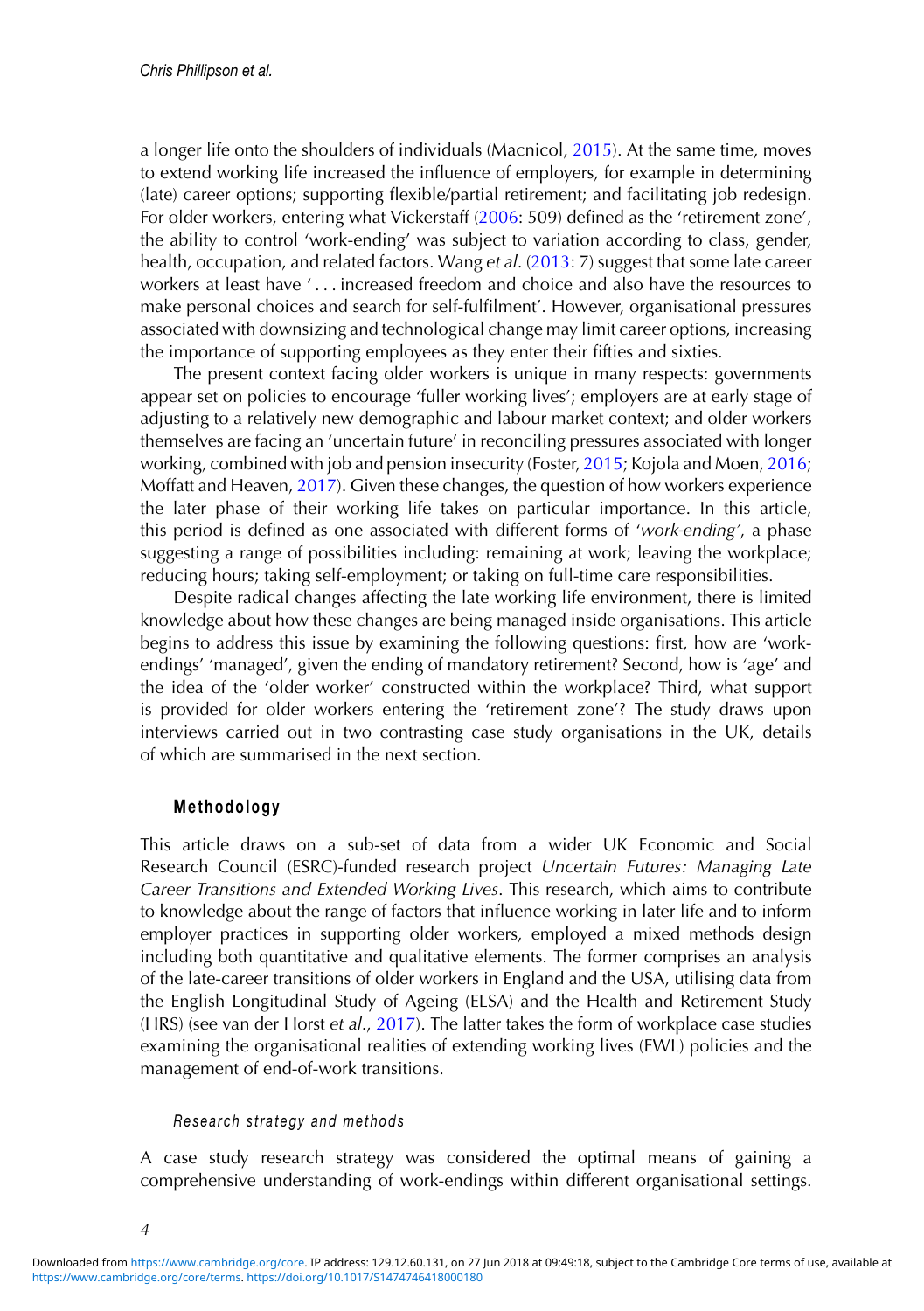This approach has two main advantages: first, it permits 'a full and thorough knowledge of the particular' that lends itself to 'naturalistic generalization' about a case or between similar cases (Stake,  $1978: 6-7$  $1978: 6-7$ ) and, second, it offers the unique facility to encompass multiple data sources and methods in a process of triangulation and corroboration that produces more convincing and accurate conclusions (Yin, [2009\)](#page-15-0).

In this study, a variety of data collection methods were utilised: documentary evidence (notably workforce data and policy documents pertaining to older workers), focus groups and semi-structured interviews. Interviews were chosen as the substantive research method because of their facility to elicit rich, deep and compelling information and generate fresh insights into people's views and feelings about complex phenomena (Denscombe, [2007\)](#page-14-0). Face-to-face semi-structured interviews lasting on average forty-five to fifty minutes were conducted in a private environment within the workplace to ensure confidentiality. An interview schedule, informed by findings from the quantitative data analysis and initial focus groups, was devised for each type of participant (see below) to ensure continuity of data across multiple interviewers and cases. This schedule served as a point of departure for discussion, allowing researchers the flexibility to pursue topics of importance to participants as they arose. With participants' consent, the interviews were digitally recorded and transcribed. Anonymised transcripts were uploaded to *NVivo* for coding.

#### *Selection of cases and participants*

Cases were selected to reflect a variety of industry sectors, workforces and regions of the UK in order to compare the effects of different organisational environments, cultures and policy regimes on managerial practices relating to work-ending. This article utilises data from two organisational settings – a local authority and a train operating company – selected to provide contrasting environments for studying work and retirement transitions. In the former, there was high job insecurity, with pressure to reduce staffing given severe budget pressures arising from financial cuts from central government; in the latter, there were low levels of job insecurity and limited staff turnover in the context of an ageing workforce (see Figure 1 for profiles of the two organisations).

Unlike previous UK case studies on older workers, which have typically been limited to interviews with senior managers (e.g. McNair and Flynn, [2005;](#page-14-0) IFF Research, [2017\)](#page-14-0), this study incorporates both an employer and employee perspective. Interviews were conducted with three types of participant: human resources/pensions managers (HR), line managers (LM), and older employees (EMP). This 'triangulation' was designed to capture the views of those who develop human HR policies and procedures, the managers responsible for implementation, and the employees on the receiving end.

Managers were selected purposively either because they were involved in the development of EWL policies or directly engaged in the management of late career transitions. Employees were drawn from volunteers aged fifty and over. A maximum variation sampling strategy (Patton, [1990\)](#page-14-0) was adopted to achieve as diverse a mix of participants – and experiences – across each case study organisation as possible and thus provide a measure of data triangulation (Yin, [2009\)](#page-15-0). A total of eighty-two interviews were undertaken in the two case studies: eleven HR managers, fifteen line managers and fifty-six employees. The majority of employees across both cases were employed full-time, had more than ten years' service in the organisation, and were members of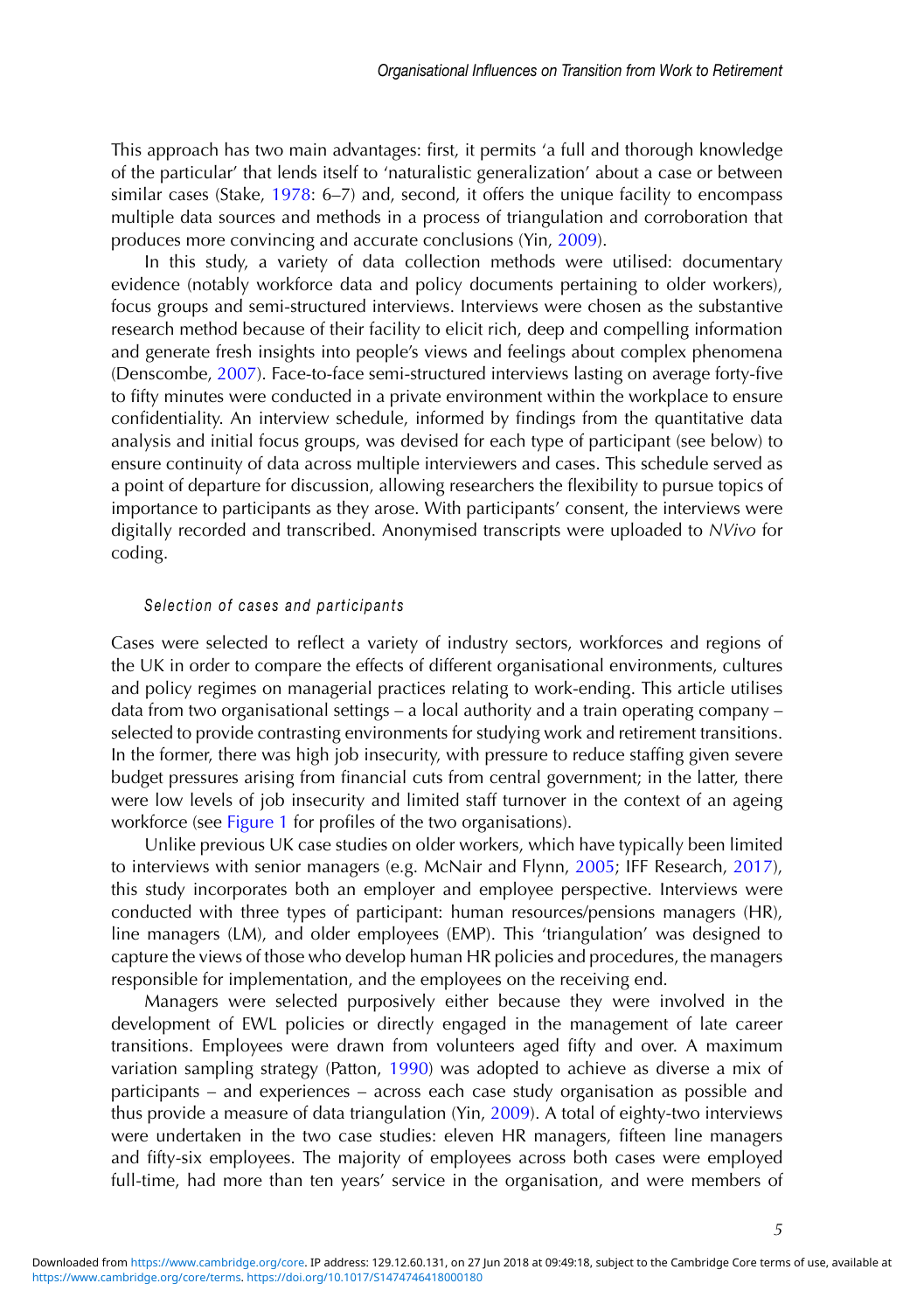#### <span id="page-6-0"></span>*Local Government*

A large metropolitan local authority in the north of England. The council had undertaken significant cuts in staffing, with a 40 per cent drop in the workforce (through successive voluntary severance/early retirement schemes) over the period 2010-2016 (equivalent to 4000 full-time equivalent posts). There had been virtually no external recruitment since 2012. Radical change has been made to the type of services offered and the way these are delivered, necessitating significant organisational restructuring and job redesign. Accordingly, many employees have had to apply for reconfigured jobs or been redeployed. It is thus a rapidly changing and uncertain environment with high levels of stress. There is good provision for part-time and flexible working, including phased retirement, and an occupational pension scheme with high participation levels.

#### *Train Operating Company*

A train operating company in the south of England with approximately 4,000 employees, 70 per cent of whom are men. Job security is high and staff turnover low. The company has an ageing workforce (38 per cent of staff are over fifty) though it is actively recruiting new employees. Despite privatisation, the overall pace of change has been relatively slow and mainly driven by changes in technology. There is a strong railways culture in that it is still common for people to follow relatives into the industry; employment is secure with high levels of job satisfaction. Most employees are employed full-time and work shifts. There are limited opportunities for part-time and flexible working. Participation rates in the final salary pension scheme are high. Early retirement remains the norm with two-thirds of staff leaving the organization below the age of sixty-five.

*Figure 1.* The case study organisations.

an occupational pension scheme. The research therefore examined the experiences of a relatively privileged group of employees working within established human resource management systems: an appropriate test bed for whether organisations are changing their practices with respect to older workers. It necessarily means, however, that the research did not capture the experiences of older workers in more precarious work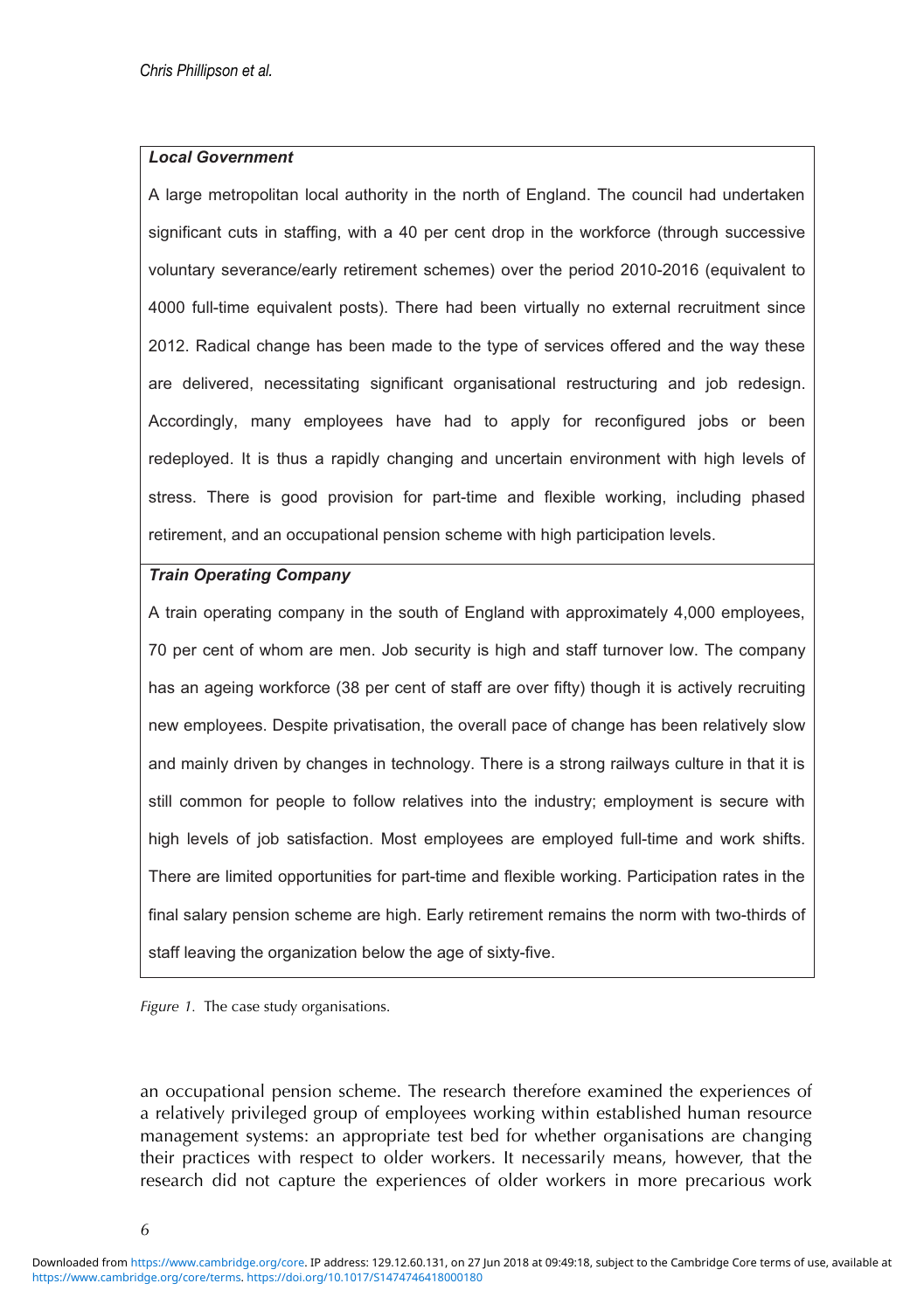|                                             | Local<br>Government (LG) | Train Operating<br>Company (TR) |
|---------------------------------------------|--------------------------|---------------------------------|
| HR/Pensions Managers (HR)                   | 5                        | 6                               |
| Line Managers (LM)                          | 9                        | 6                               |
| Employees (EMP)                             | 37                       | 19                              |
| <b>Demographics of employees:</b><br>Gender |                          |                                 |
| Female (F)                                  | 20                       | 7                               |
| Male (M)                                    | 17                       | 12                              |
| Ethnicity                                   |                          |                                 |
| White British                               | 32                       | 18                              |
| Other                                       | 3                        |                                 |
| Unknown                                     | $\overline{2}$           | 0                               |
| Age                                         |                          |                                 |
| 50-59                                       | 28                       | 14                              |
| 60-64                                       | 9                        | 4                               |
| 65 and over                                 | 0                        |                                 |

#### Table 1 Participant profile

*Coding and analysis*

environments. There are differences in work mode and occupational type between the two cases with employees in local government predominantly working in nine-to-five administrative roles whilst those in the train operating company, who were mainly drivers, conductors and maintenance staff, worked shifts. A demographic profile of participants is provided in [Table 1.](#page-6-0) The research design and protocols received full ethical approval from the University of Kent, Faculty of Social Sciences Research Ethics Advisory Group on March 3rd 2014.

In the findings section, participants are identified by a code signifying their organisation (LG for local government and TR for the train operating company), participant type (HR, LM or EMP), gender (M or F) and interviewee number. For example, TR HR F03 refers to female HR manager number 3 from the train operating company. Unless otherwise stated, quotations are representative of commonly expressed views and themes.

A thematic analysis was undertaken using the constant comparison technique (Strauss and Corbin, [1998\)](#page-15-0), an iterative process in which insights from early data analysis are used to inform subsequent data collection. An initial coding frame was developed based on the project's research aims and empirical and theoretical interests. This was tested and refined via a pilot blind coding exercise of seven early transcripts and then reviewed and extended after each phase of data collection to incorporate inductive and/or case-specific codes. Each case study site was treated as an individual unit of analysis before being brought together to allow for a broader analysis across the cases. This included an interrogation of the data by socio-demographic and occupational characteristics to identify patterns and trends by for example age, gender and occupational type.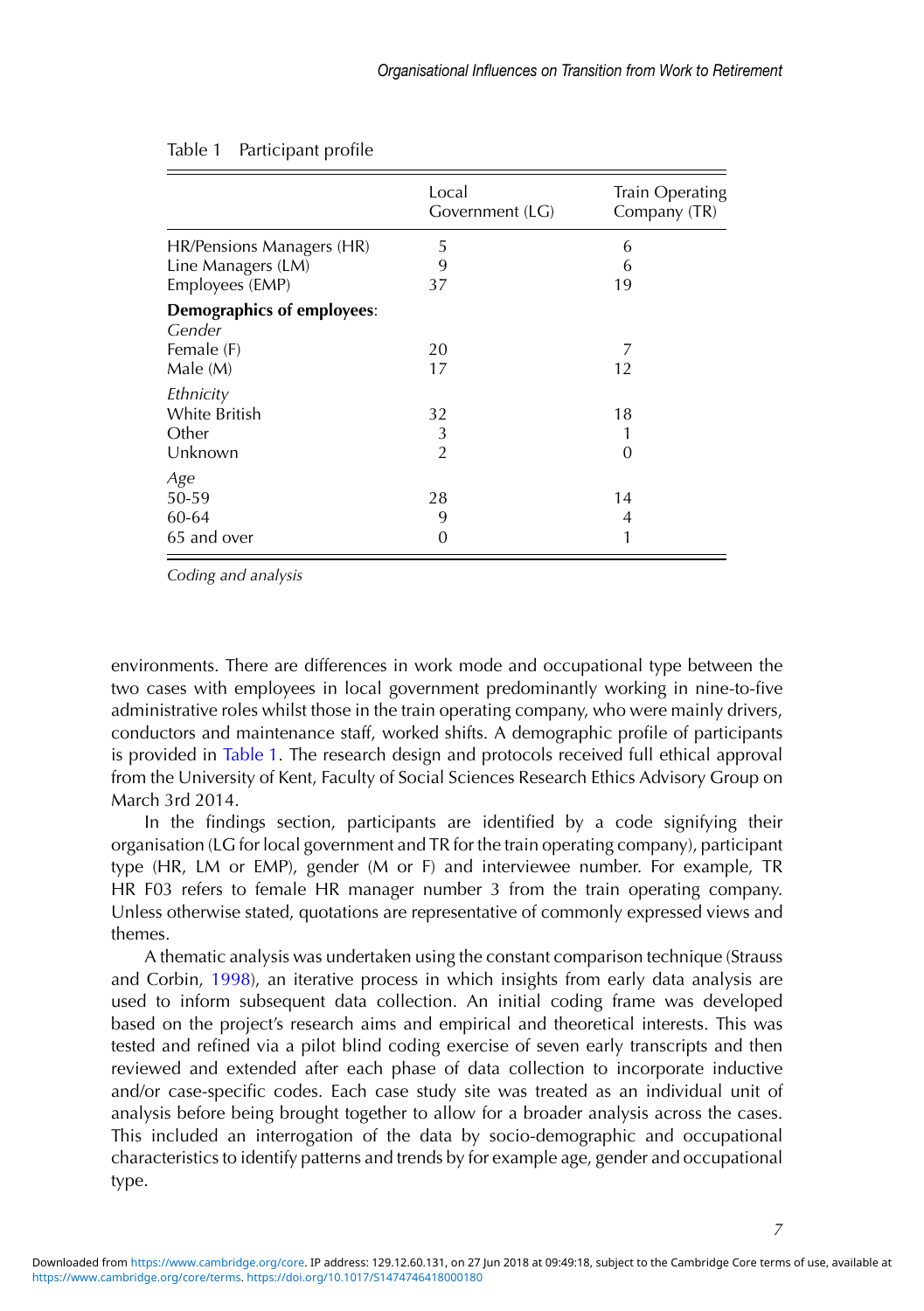#### **Findings**

#### *Managing work-ending*

Both organisations presented challenges for workers and managers given uncertainties surrounding the transition from work to retirement. On the one side, employees could no longer be compelled to retire at a fixed date; on the other side, managers might want them either to retire (as early as possible in the local government case); or (as in the example of the train operating company) at least give indications to ensure effective succession planning. In the case of local government, the situation was complicated by pressures to reduce the workforce given reductions in funding from central government. As a result, national policies to encourage later working were at odds with the loss of secure employment within the organisation:

*Employee:* Where I work it's fine. Good people . . . reasonable place to work . . . but there is a black cloud. Before that black cloud came everyone was happy and maybe we have had it too easy but that black cloud has made it not the place it was.

*Interviewer:* And the black cloud comes from the general environment?

*Employee:* Cuts and the fact is for the first time ever you haven't got a job for life. You haven't got a secure place at work and anything could happen. (LG EMP M29)

I think when you're a local government officer it is true you are sort of cossetted or you have been . . . somebody with my length of service it was a job for life. I got the best job from all the people that left my class at school because I had a pension. I had a job for life and you don't get that anymore. (LG EMP F23)

But despite the shift from a 'jobs for life' culture, line managers identified constraints on advising people about options about remaining or leaving work:

I think a lot of managers are quite wary about talking to people about what they want to do . . . for the fear of being ageist or trying to push somebody out or something like that . . . when we were looking at changing policies there was a kind of well if I don't have this default retirement to prompt it... how do I raise the issue? You know ... what if I am clumsy about it and the person gets upset. So . . . I think some people just avoid the issue. (LG HR F41) We don't raise the [retirement] issue because I think it would  $\dots$  I'd feel that they would take  $\dots$ not exception to it but if someone was saying 'Well what are you thinking of doing now? Are you thinking of retiring?' I wouldn't have thought it would go down too well. (LG LM M47)

In the case of the train operating company, the ending of the default retirement age highlighted the need for new approaches to discuss the management of work-ending. The findings from the interviews with HR managers, however, suggest uncertainty about the information which should be provided, with employees still in some cases expecting to receive a package of information from HR, not realising the onus was on them to tell the organisation their plans for leaving work:

But actually there is an expectation from employees that are just sort of like: I should be getting this data, why haven't you contacted me? So there is confusion there. (TR HR M20)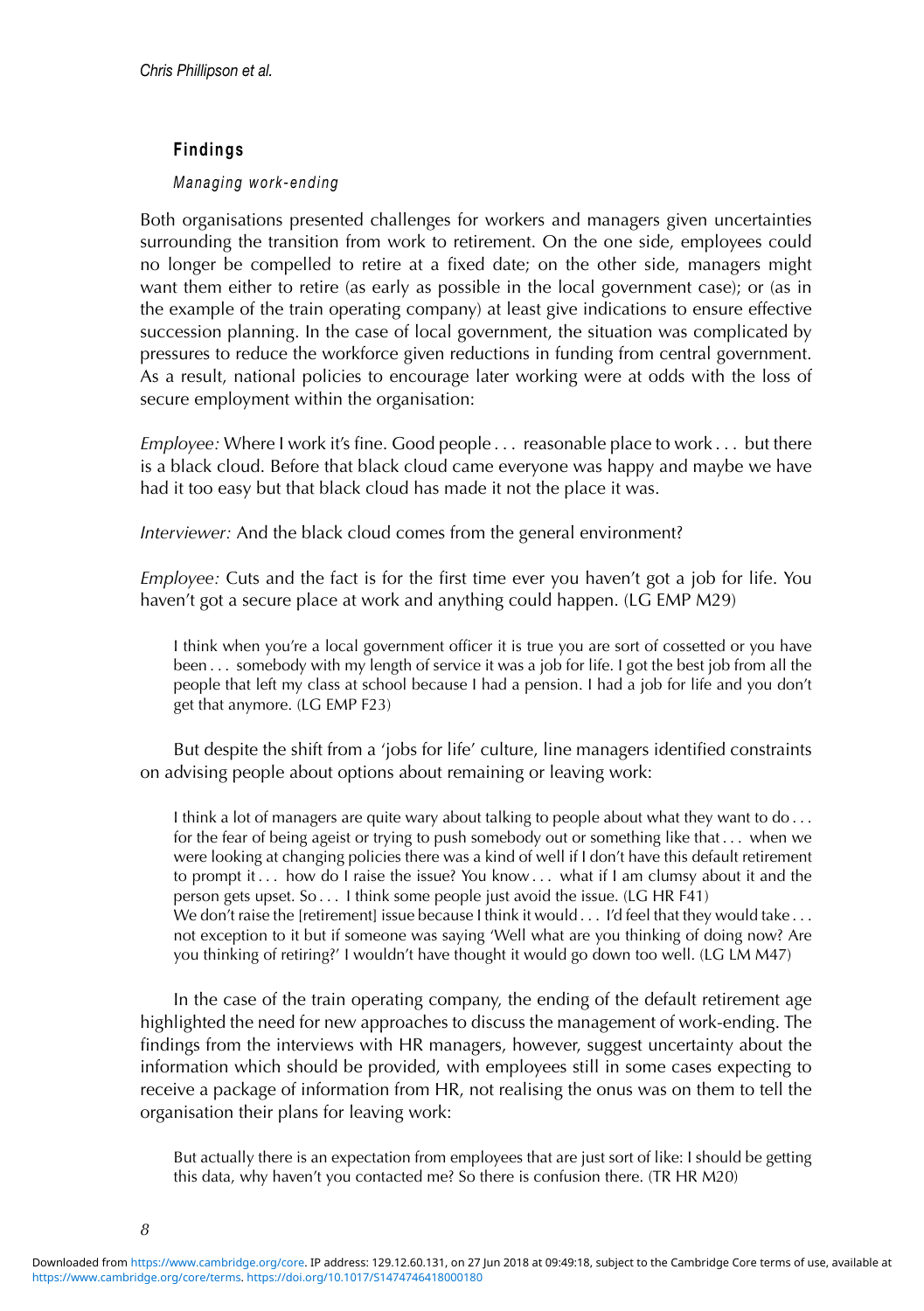Problems with workforce planning were seen as a key issue for managers in the train company:

Whereas before you could plan and you'd have twenty people retiring in 2015. I have no idea now who is actually going to go. (TR HR FO8)

Retirement amongst drivers and skilled engineers was also raised as a concern:

A driver may only give a month's notice and yet it takes eighteen months to recruit and train a driver. This uncertainty is scary. (TR LM M01)

Employees commented that they had not spoken with their manager about their plans for retirement. In the absence of direct conversations with employees, some managers recounted that they did their succession planning on the basis of information they gathered from 'mess room conversations' and 'birthday celebrations' where employees might mention how many more birthdays they had to go before retirement.

#### *The construction of age*

An important factor shaping conversations about future work plans concerned people's treatment as 'older' workers. Both organisations had what line managers regarded as robust anti-age discrimination policies. Local government was considered to have a strong commitment to equal opportunities and a 'culture of non-discrimination'. Since the approach was to manage people equally there were no age-specific policies. The train operating company was also perceived as an organisation that gave equal opportunities to all employees regardless of age:

And we all get equal, it's equal opportunities. You know, be you male, female, old, young'. (TR EMP M14)

The company operated an age-blind recruitment process and several examples were found of employees who were hired and trained – or retrained – as drivers or conductors in their forties and fifties:

I would have been, yeah, in fact I was over fifty actually. I was a bit concerned about that but they said, "Don't worry about it," and, you know, they're not... I've got to say there's a lot of things that are possibly not right about [the train operating company] but . . . they're absolutely not under any circumstances prejudiced against anyone in any way... It's . . . which is to be applauded, you know, . . . if I was getting for sixty they would have perhaps not been interested in me, but I mean they're ... you've got to draw the line somewhere haven't you really I suppose, but no they're not at all prejudiced. (TR EMP M17)

There was believed to be no age bias in relation to training and development opportunities with examples cited of people in their fifties and sixties being funded to take courses: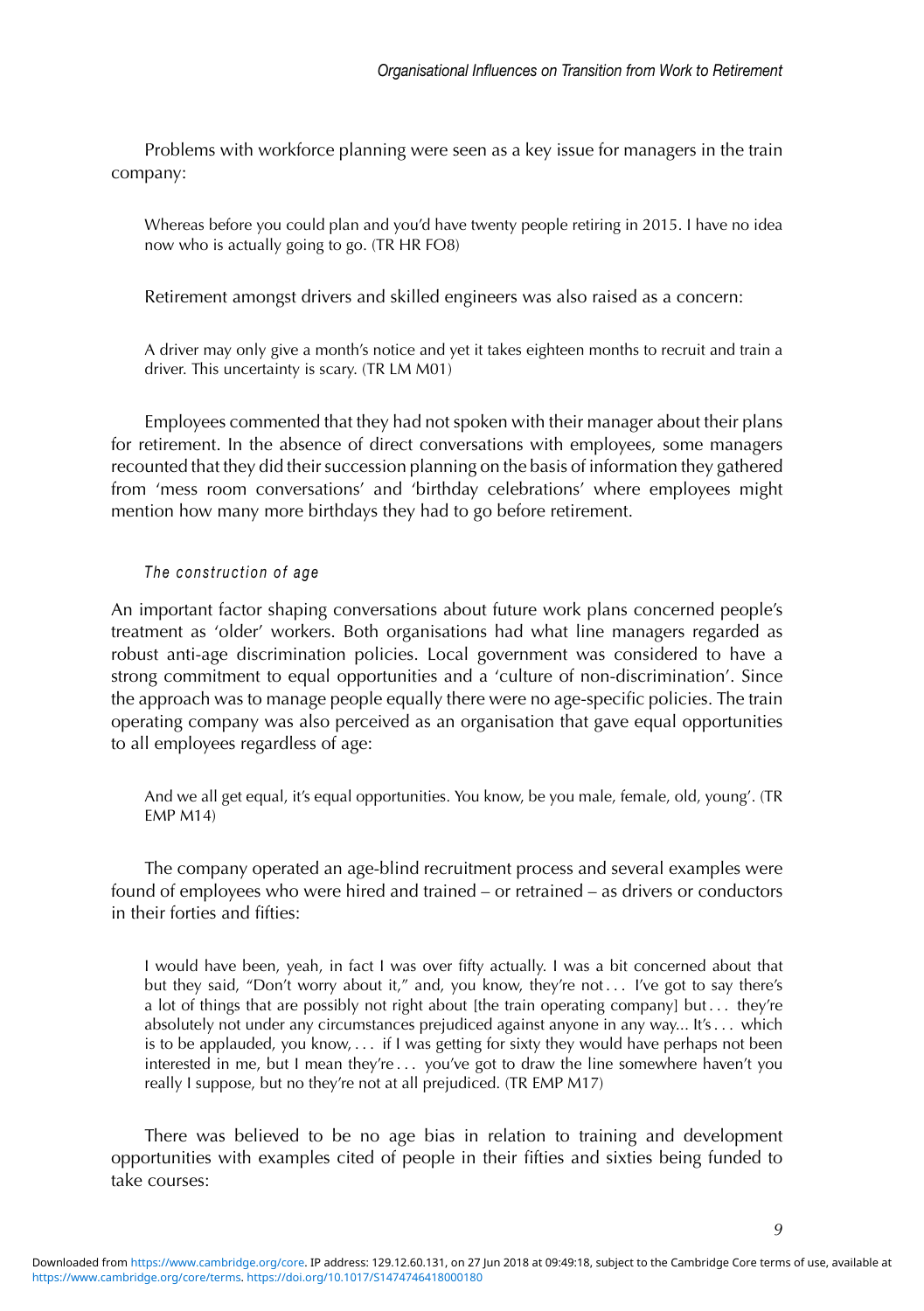Yeah, we're all treated the same. I would say that. It's all equal, there's no difference-, you know, between different age groups. We're all treated the same. We all get sent on the same training courses. (TR EMP M13)

Despite these positive assessments, reports of ageism did emerge from the interviews, notably though not exclusively, from experiences reported by women and illustrated by feelings that in certain situations preferences were expressed for younger as opposed to older workers. According to one local government employee:

I mean there are comments like . . . my manager made a comment when she said I think it was about one of the assistant directors who left recently who was in her early sixties . . . And she was really nice with loads of experience. My manager said: oh yes but when you get older you don't have as much energy . . . she wasn't as go-getting as she should have been which actually you are not allowed to say anymore. (LG EMP F04)

In some cases, people reported 'covering up' their age to avoid potential problems, or feeling 'invisible' within the workplace:

I try not to tell people my age. I am very careful about that because people can slot you into categories . . . I don't think they're [local government] ageist in one respect but you can't help how people feel and I think you know if people think you are younger . . . If people think you are about to go they take less notice of you. I think it's to my advantage not to tell people my age anyway and people probably do think I am much younger . . . . But I think people will think oh she'll start slowing down and she won't be able to do her job if they knew my age. (LG EMP F11).

Yeah you do become invisible, particularly for the younger generation and it can happen in the workplace . . . . You feel as if you are being observed . . . I wonder if she'll go [i.e. retire] . . . she's the right age. (LG EMP F18)

In the case of the train operating company, there was some evidence of *internalised ageism*. One female administrator commented that it was nice to be approached for advice as 'the work mummy' or voice of experience. However, this same respondent was worried about looking older than her younger and 'prettier' colleagues and being perceived to have reached an age where she should be retiring. She was also concerned about being seen to have health issues and had cancelled two operations partly out of concern about taking time off and the impact this might have on her job security.

In the case of local government, the pressure to reduce staff also produced an environment where age-related judgements and stereotypes surfaced. Although the pressure to downsize was carried out through voluntary rather than compulsory means, this still produced insecurities surrounding 'informal' messages about the benefits or otherwise of 'age' and 'experience'. The view from HR managers was that no attempt was made to target a particular age group in the process of reducing staffing:

In 2013–14 we shed about 800 people, 45% were over fifty-five . . . They weren't pushed out . . . We actually did it on the basis of . . . people's skills. So we said: 'You could be ninety-five but we need your skills. (LG HR M39).

On the other hand, this message could be interpreted differently within the workplace, as the following comments would suggest: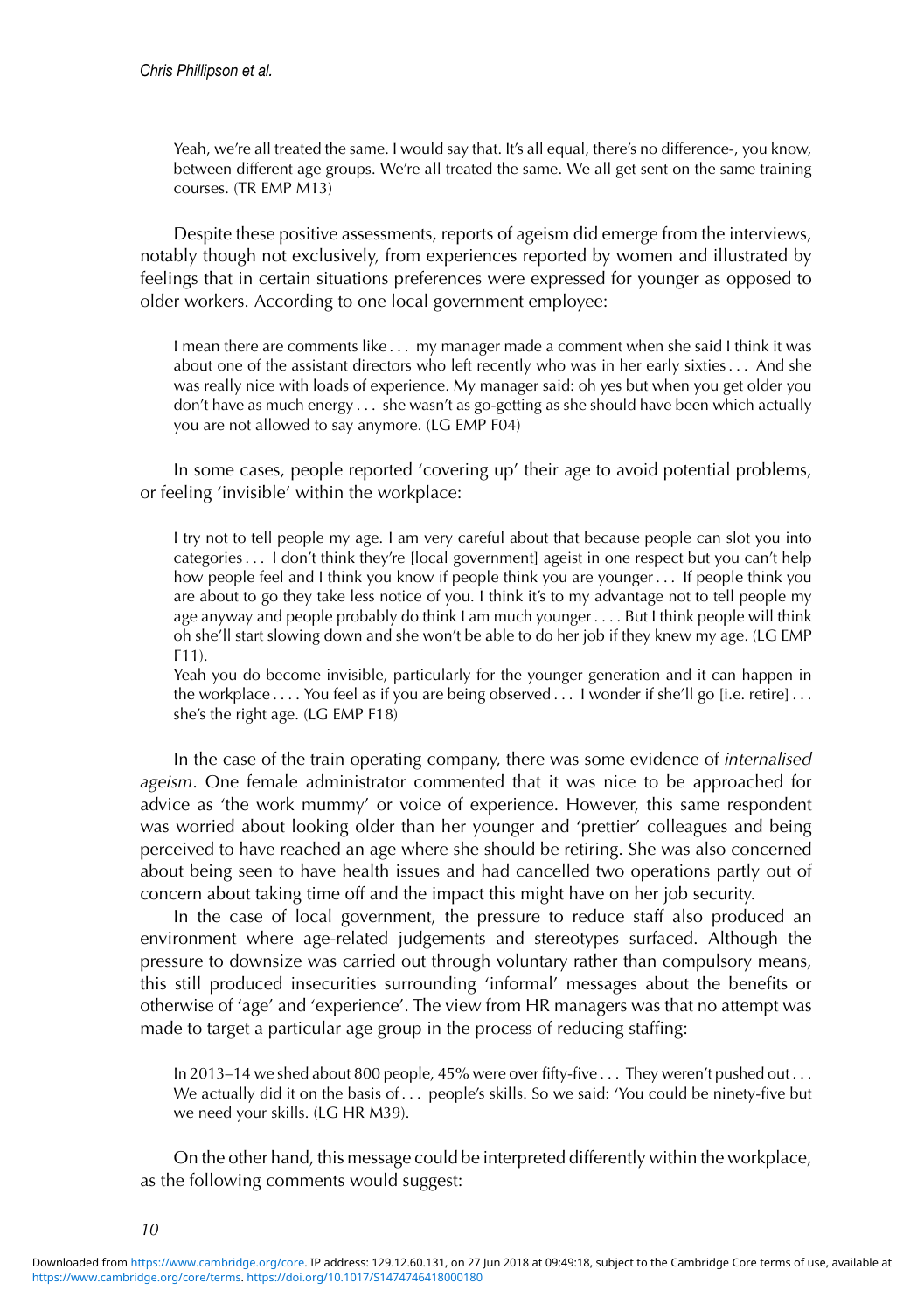I have heard someone who I thought should have known better saying: Well you know they're fifty-five they'll be going soon'. That shocked me because not everyone can go at fifty-five; fiftyfive is very young. And that was from quite a senior person; a senior male; and I was kind of . . . well I was just very shocked at that sort of attitude and felt worried about that obviously ... you know . . . I am on the shelf because I am over fifty-five. So I was very concerned about that when I heard that in a conversation. (LG EMP F24)

I mean our last restructure was classic. I mean they're not meant to sit down and discuss who they think are going to get the jobs . . . so they had seventy people and fifty jobs. But we all think they did. I am absolutely certain. I know how the managers work. They will have slotted everyone in until there was fifty jobs and the people left over they would expect or assume would take early retirement because they're over fifty-five. But nobody in that meeting would say that out loud. (LG EMP FO2)

For others, there was a sense in which being 'allowed' to retire or to take severance itself raised issues about 'self-worth' and 'value' to the organisation:

It's open to everybody initially. You put in an application and then [they] look at you individually to see if they can do without you. So some people were in a position, especially the first time round [of voluntary early retirements/severance], of wanting to go but not being allowed to go. I think the second time round most of those people were allowed to go because they obviously weren't very committed to their job anymore! Having seen other people go . . . . So if you're like social workers, if you're in a job that's really important . . . you have to stay. But like they let me go, I'm quite sure, because I'm not essential. I don't feel essential always. (LG EMP F02)

#### *Support in the retirement zone*

An important finding from the interviews was that work cultures which had at one stage encouraged 'preparation for retirement' now appeared to have more restricted conversations with employees about life after work. In the case of local government, a range of policies were available which provided support to those with health issues, or those caring for a partner or relative, or wishing to reduce their hours of work. Flexible working – such as flexi-time and part-time working – was widely used; and special leave was available and highly valued by those with caring responsibilities:

Because while father was getting ill with dementia . . . this flexi-time kicked in . . . I haven't used it yet but I know if I were to go to my boss and say "my father's a bit ill" and my wife she suffers from arthritis . . . she's quite ill herself and if were to take her to an appointment this flexibility allows me all that. And that's why . . . because of that I respect my job even more and my employers even more'. (LG EMP M03)

And also they are quite good about  $\dots$  sometimes I have to take time off for my mum  $\dots$ sometimes it's a fight to get leave . . . it's quite a struggle to go through the procedure for special leave. I sometimes think it is . . . if you have children . . . it's always like 'oh yes of course you have got to have it whereas my mum is a child in a way. Although she's not as bad... it's dementia . . . she still needs time when I have to be there. (LG EMP FO1)

An HR manager commented that the scope of the health and well-being programme had been widened in the context of an older workforce:

One of the things we noticed was a large number of absences [which could be] attributed to bereavement reaction and it was quite high. So it could be the older workforce where they've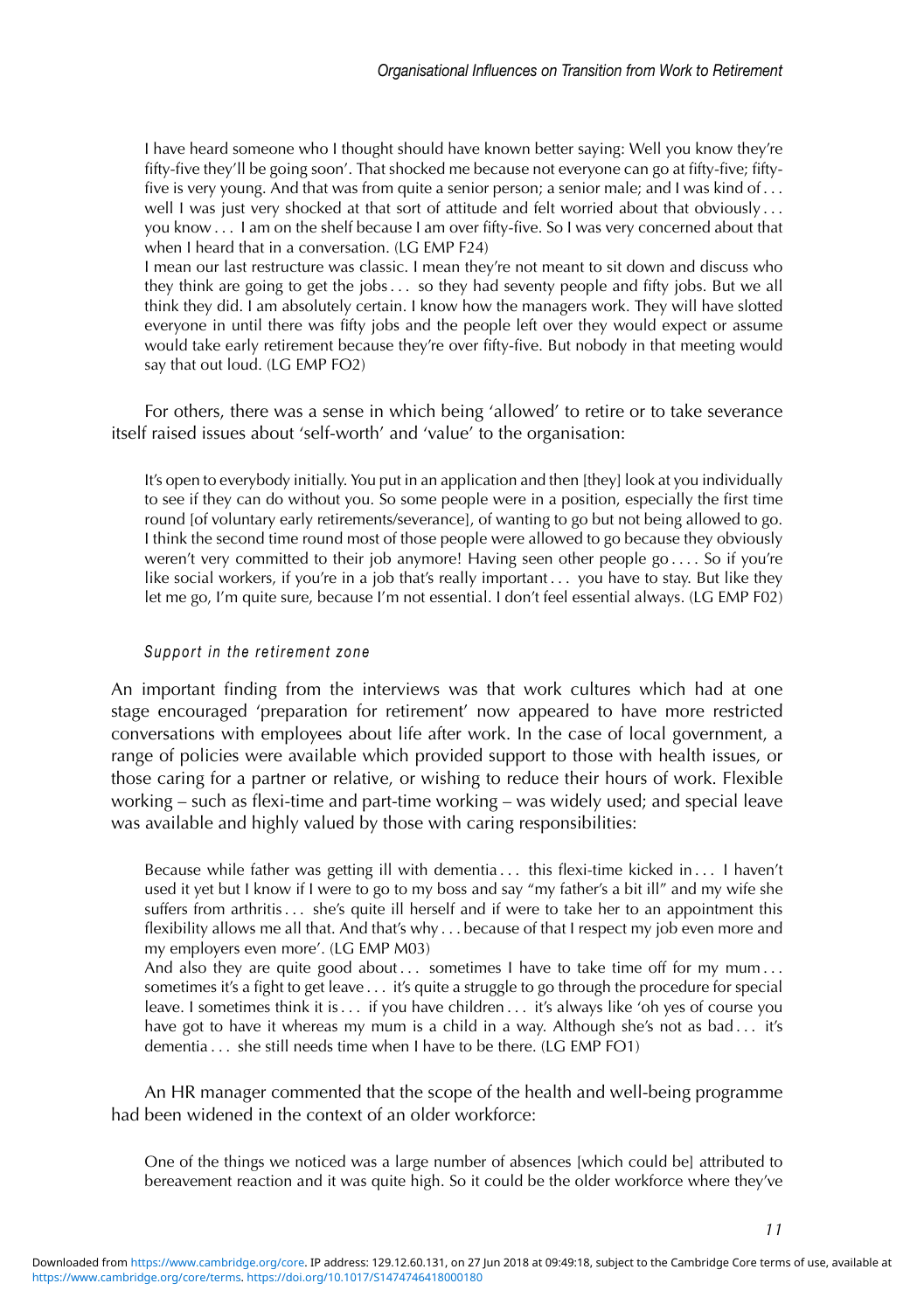faced bereavement of a partner or parents. And we have done more proactive work around that and that's come down . . . that [absenteeism]. (LG HR 38)

In contrast, the train operating company did not have a culture of part-time and flexible working. The workforce is predominantly full-time apart from some ticket office and administrative staff, with a more traditional sense that male manual work is by definition full-time. Part-time working was deemed problematic for drivers because of the need to maintain competence. However, a female driver had been permitted to return from maternity leave on a part-time basis and a temporary rostering accommodation had been made for a driver with multiple sclerosis. Rostering issues were seen as the main barrier to flexible working:

Yeah, it's very difficult to be flexible on a railway where you've got timetables, trains have to run at a certain time, we get a lot of people in ticket offices asking for like mother hours, but our peak is six o'clock in the morning so we just can't do it. (TR HR F04)

The traditional cliff edge 'all or nothing' approach to retirement remains the norm in the train operating company. There is no formal phased/flexible retirement scheme and so the only way to achieve a phased retirement was to individually negotiate a reduction in hours (for office-based staff) or move to a formal job share arrangement**.** The impetus for a job share would have to come from the individual employee or pairs of employees.

Work two weeks on two weeks off or something like that and job share with somebody, then they're not very good on that  $\dots$  they're not very accommodating on that and I said that as a nice option to take possibly, when you're ready for it, just work half the time and get, gradually ease into retirement, you know what I mean, not just going bang stop. (TR EMP M17)

Nevertheless, despite the potential demand from employees of all types, there are only around ten job shares in the organisation at present including two or three drivers and conductors. This bears out the widely held perception that it is difficult – or even impossible – to achieve in practice for conductors or drivers.

I've heard that it can be . . . the company are . . . I'm not sure they're over keen on it. (TR EMP M13)

There had previously been a type of phased retirement for drivers, referred to variously as 'green cards' or the 'old boy's link', whereby the most senior driver would get 'cushier' shifts in the lead up to their retirement. This practice had been abolished as it was thought to contravene equal opportunities, though one driver said it has been proposed to the union that it should be re-introduced as a mechanism to encourage older drivers to keep working longer.

#### **Discussion**

This article has illustrated some of the tensions in the period around what has been termed 'work-ending' with contrasting issues for the state, employers and individuals. The role of the state is now that of encouraging later working through the raising of state pension age. Facilitating longer working is then the responsibility of organisations in partnership with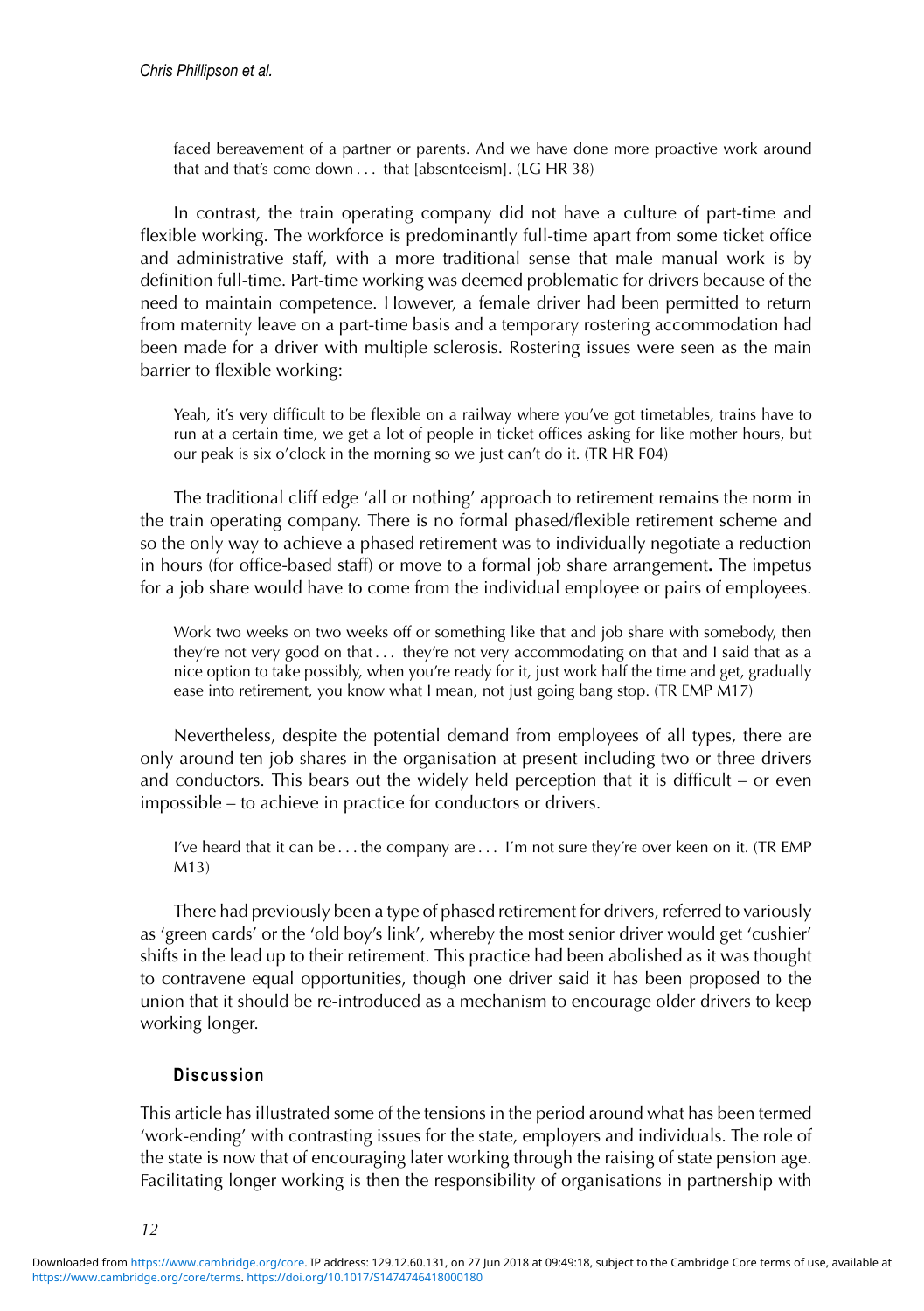<span id="page-13-0"></span>individual employees. The role of the employer – as reflected in many of the interviews for this research – is discretionary with responsibility for initiating change resting with the individual employee. Organisations appear to have retreated from the management of work-ending, creating uncertainty with limited support for employees making decisions about staying on or leaving employment.

Several research and policy issues arise from the findings reported in this study. First, the question of leaving or continuing working is for many charged with insecurity. Individuals may be unsure of their rights within the workplace: one UK survey (carried out in 2016) found that 25 per cent of people approaching retirement remained unaware that since 2011 age could no longer be used as grounds for retirement (Chartered Institute of Personnel and Development (CIPD), 2017). Managers, as this study suggests, may be unwilling to initiate discussions about future work intentions for fear of accusations of ageism (see also Ní Léime et al., [2017\)](#page-14-0). This finding was highlighted in a survey for the Department for Work and Pensions that found that: 'Employers believed that is not their responsibility to raise the issue of retirement with their employees. They did not want to be suggesting retirement or implying that individuals were no longer capable of doing their job' (DWP, [2017:](#page-14-0) 43).

Second, if raising issues about retirement is viewed as potentially 'discriminatory' (DWP, [2017\)](#page-14-0), responsibility is placed upon individuals to initiate discussions about their future intentions. The absence of clear guidelines may suit those who have planned an appropriate form of work-ending. This group fits one approach to retirement decisionmaking which suggests that it is ' . . . dominated by rationality and analytical thinking since people have time to decide. They can even inform themselves about the consequences of their decision and usually have the most relevant information available' (Hofäcker et al., [2015:](#page-14-0) 207). However, an alternative view would suggest that many groups find planning for retirement difficult – notably those on low incomes, those with caring responsibilities, and those in poor health. Groups such as these may be especially disadvantaged by a lack of transparency about the range of options around work ending and the transitions associated with this period.

Third, the research raises issues about the negative way in which 'age' may be treated and constructed as a category inside organisations. Evidence from the European Social Survey confirms the extent to which people fifty and over worry that employers will express a preference for younger as opposed to older employees (Abrams *et al*., 2011). However, a more general question concerns the way in which organisations ignore processes that allow age-based discrimination to flourish. This may be an *unintended* consequence of environments where 'age-specific' activities would be viewed as contravening policies and commitments to equal opportunities. However, the reality may be that age-stereotypes surface in situations where there is pressure to reduce the size of the workforce, or in contexts of technological change. Again, policies which emphasise individual responsibility for work careers may reduce the degree to which people are protected against age discrimination in the workplace. Comments from some of the female respondents in our sample confirms the pressures facing older women in particular, vulnerable to what Street [\(2017:](#page-15-0) 21) refers to as 'the double disadvantage of the intersection between ageism and sexism', with women often viewed as 'socially older' than their male counterparts (Street, [2017\)](#page-15-0).

Fourth, building on this last finding, although a strong research tradition has been built around the concept of 'older workers', organisations may themselves be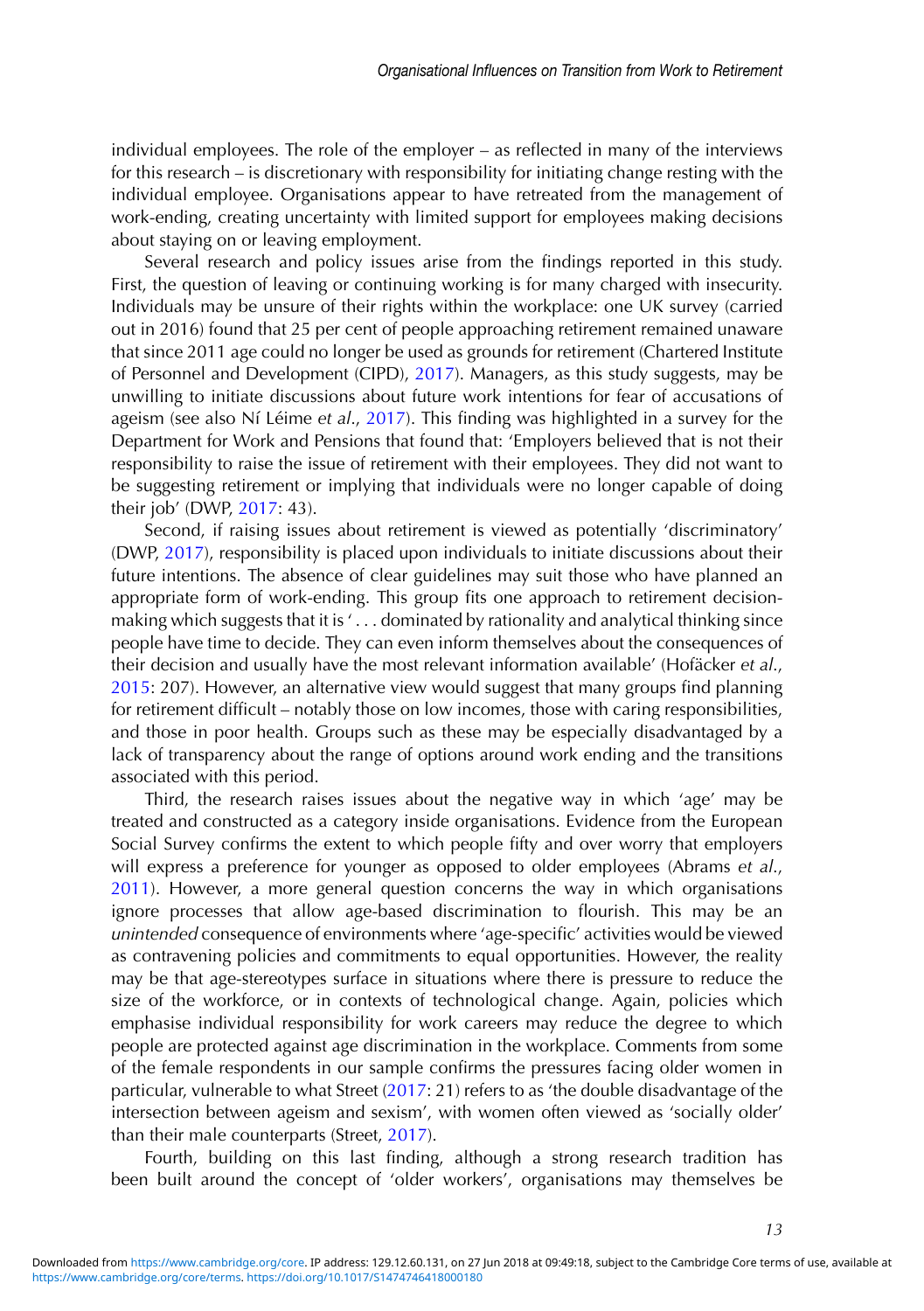<span id="page-14-0"></span>reluctant – for the reasons identified in this article – to use this term. This point was brought out in a study for the DWP (IFF Research, 2017), which reported that: 'The research found few examples of policies or practices targeted specifically at older workers. Employers stressed that existing procedures could accommodate needs arising from health concerns, caring responsibilities, phased retirement or a wish to work less. However, employers reported limited experiences of offering flexible working arrangements to older workers. Requests were more common for employees with childcare responsibilities'. The argument for avoiding the term 'older worker' arises from research indicating that the moment someone becomes categorised by their age they are potential targets for prejudice and discrimination (van der Heijden *et al*., [2008\)](#page-15-0). Against this, failure to monitor the takeup and suitability of flexible working arrangements may leave older workers vulnerable during periods of change both during their own lives and that of the organisation.

Further research is needed to examine the issues raised in this article, drawing on a wider range of organisations and industries. These issues are assuming added urgency given the extent to which technological change may intensify insecurity within the workplace (Avent, [2017\)](#page-13-0). Extended working life is presented as widening options but it leaves unresolved for many older workers their role and status within employment. Understanding the complex ways in which 'age' is constructed and managed within the workplace should become a major topic of interest in social policy research on the changing transitions from work to retirement.

#### **Acknowledgements**

This research was part of the *Uncertain Futures: Managing Late Career Transitions and Extended Working Life* project funded by the ESRC [Ref. ES/L002949/1]. The need to protect anonymity means that we cannot name the case study organisations from which we collected data, but we would like to express our gratitude to their staff for enabling, and participating in, our research. We are grateful to the help provided by members of the research consortium including Ben Baumberg-Geiger, Amanda Burns, Mariska van der Horst and Sue Shepherd (University of Kent); Charlotte Clark and Amanda Lahy (formerly of Queen Mary University of London); Joanne Crawford (Institute of Occupational Medicine); David Lain (formerly of the University of Brighton now the University of Newcastle); Wendy Loretto (University of Edinburgh); and David Wainwright and Andrew Weyman (University of Bath). The authors of this article are also grateful for the helpful comments provided by the referees for this article.

#### **References**

- Abrams, D., Russel, P. S, Vauclair, C.-M. and Swift, H. (2011) *Ageism in Europe: Findings from the European Social Survey*. London: AgeUK.
- Avent, R. (2017) *The Wealth of Humans: Work and its Absence in the Twenty-first Century*. London: Allen Lane.
- Berkman, L. F, Boersch-Supan, A. and Avendano, M. (2015) 'Labor-force participation, policies and practices in an aging America: adaptation essential for a healthy and resilient population', *Daedalus*, 144, 2, 41–54.
- Chartered Institute of Personnel and Development (CIPD) (2017) *Employee Views on Working Life*, London: CIPD.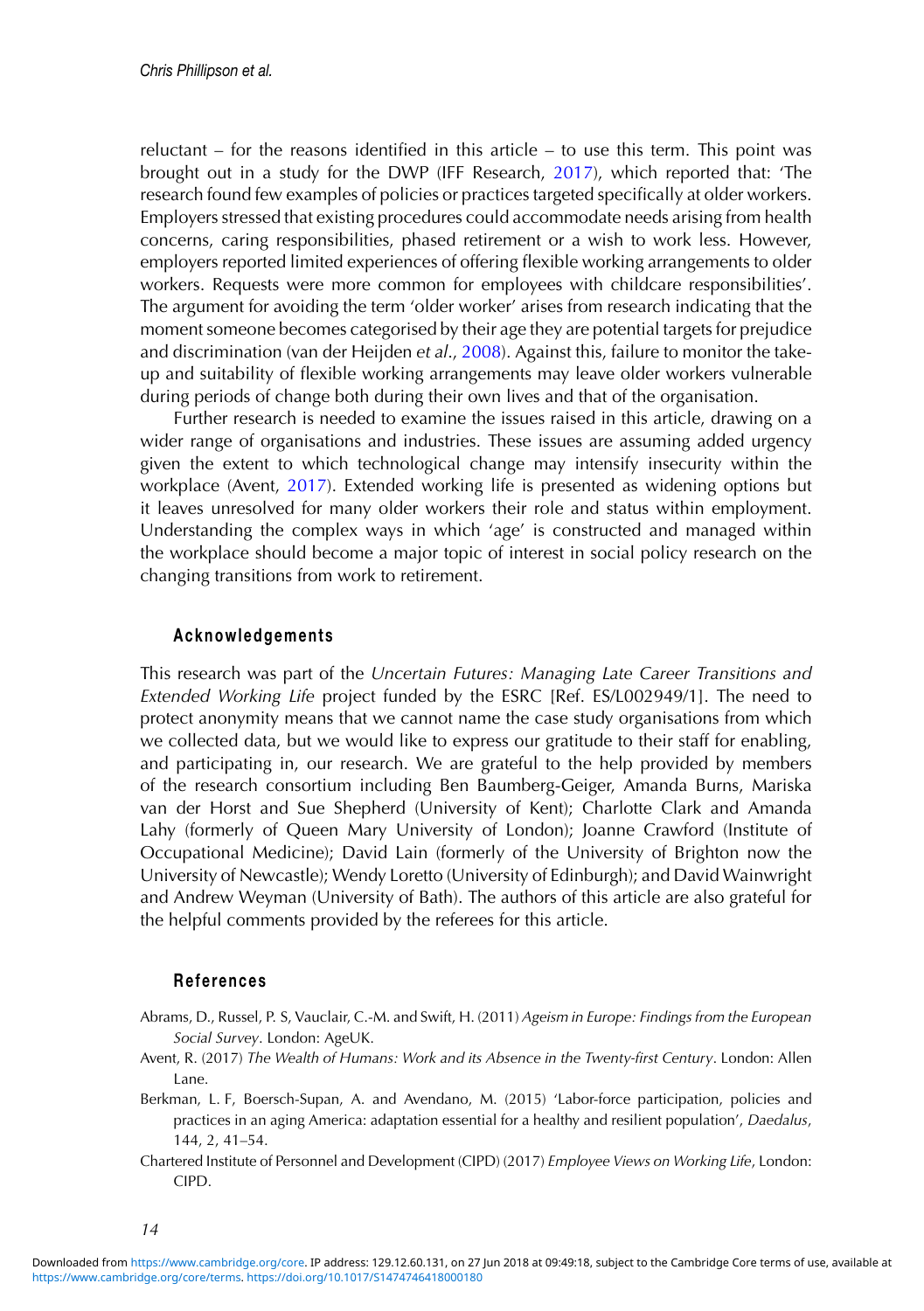- <span id="page-15-0"></span>Cridland, J. (2017) *Independent Review of the State Pension Age: Interim Report Smoothing the Transition, Final Report*, [https://www.gov.uk/government/uploads/system/uploads/attachment\\_data/](https://www.gov.uk/government/uploads/system/uploads/attachment_data/file/611460/independent-review-of-the-state-pension-age-smoothing-the-transition.pdf) [file/611460/independent-review-of-the-state-pension-age-smoothing-the-transition.pdf](https://www.gov.uk/government/uploads/system/uploads/attachment_data/file/611460/independent-review-of-the-state-pension-age-smoothing-the-transition.pdf)
- Denscombe, M. (2007) *The Good Research Guide for Small-Scale Social Research Projects*. Maidenhead: Oxford University Press.
- Department for Work and Pensions (DWP) (2017) *Fuller Working Lives A Partnership Approach*, London: Department for Work and Pensions.
- Field, J, Burke, R. J. and Cooper, C. L. (eds) (2013) *The Sage Handbook of Aging, Work and Society*, London: Sage.
- Foster, L. (2015) 'Financial planning and the reality and requirements of retirees with private pensions', *Journal of Retirement*, 3, 115–27.
- Gilleard, C. J. and Higgs, P. (2005) *Contexts of Ageing: Class, Cohort and Community*, Cambridge: Polity Press.
- Graebner, W. (1980) *A History of Retirement: The Meaning and Function of an American Institution, 1885–1978*, New Haven, CT: Yale University Press.
- Guillemard, A. M. and van Gunsteren, H. (1991) 'Pathways and their prospects: a comparative interpretation of the meaning of early exit', in M. Kohli, M. Rein and A. Guillemard (eds.), *Time for Retirement: Comparative Studies of Early Exit from the Labour Force*, Cambridge: Cambridge University Press, 362–87.
- Hannah, L. (1986) *Inventing Retirement: The Development of Occupational Pensions in Britain*, Cambridge: Cambridge University Press.
- Hardy, M. (2011) 'Rethinking retirement', in R. A Settersten and J. L. Angel (eds.), *Handbook of Sociology of Aging*, New York: Springer, 213–27.
- Hasselhorn, H. M. and Apt, W. (2015) *Understanding Employment Participation of Older Workers: Creating a Knowledge Base for Future Labour Market Challenges*, Research Report, Berlin: Federal Ministry of Labour and Social Affairs (BMAS) and Federal Institute for Occupational Safety and Health (BAuA).
- Hofäcker, D., Hess, M. and König, S. (2016) *Delaying Retirement: Progress and Challenges of Active Ageing in Europe, the United States and Japan*, London: Palgrave.
- Hofäcker, D., Hess, M. and Naumann, E. (2015) 'Changing retirement transitions in times of paradigmatic political change: toward growing inequalities', in C. Torp (ed.), *Challenges of Aging: Pensions, Retirement and Generational Justice*. Basingstoke: Palgrave Macmillan UK, 205–26.
- IFF Research (2017) *Employer Experiences of Recruiting, Retaining and Retraining Older Workers: Qualitative Research*, Research Report No 940, London: Department for Work and Pensions.
- Kohli, M. and Rein, M. (1991) 'The changing balance of work and retirement', in M. Kohli, M. Rein and A. Guillemard (eds.), *Time for Retirement: Comparative Studies of Early Exit from the Labor Force*, Cambridge: Cambridge University Press, 1–35.
- Kohli, M., Rein, M. and Guillemard, A. (1991) *Time for Retirement: Comparative Studies of Early Exit from the Labor Force*, Cambridge: Cambridge University Press.
- Kojola, E. and Moen, P. (2016). 'No more lock-step retirement: boomers' shifting meanings of work and retirement', *Journal of Aging Studies*, 36,1, 59–70.
- Lain, D. (2016) *Reconstructing Retirement: Work and Welfare in the UK and USA*, Bristol: Policy Press.
- Ní Léime, A., Street, D., Vickerstaff, S., Krekula, C. and Loretto, W. (eds) (2017) Gender, Ageing and *Extending Working Life: Cross National Perspectives*, Bristol: Policy Press.
- Macnicol, J. (2015) *Neoliberalising Old Age*, Cambridge: Cambridge University Press.
- McNair, S. and Flynn, M. (2005) *The Age Dimension of Employment Practices: Employer Case Studies*, London: Department of Trade and Industry.
- Moffatt, S. and Heaven, B. (2017) '"Planning for Uncertainty": narratives on retirement transition experiences', *Ageing and Society*, 37, 5, 879–99.
- Organisation for Economic Cooperation and Development (OECD) (2006) *Live Longer, Work Longer*, Paris: OECD.
- Patton, M. (1990) *Qualitative Evaluation and Research Methods*, 2nd edn, Beverley Hills, CA: Sage.